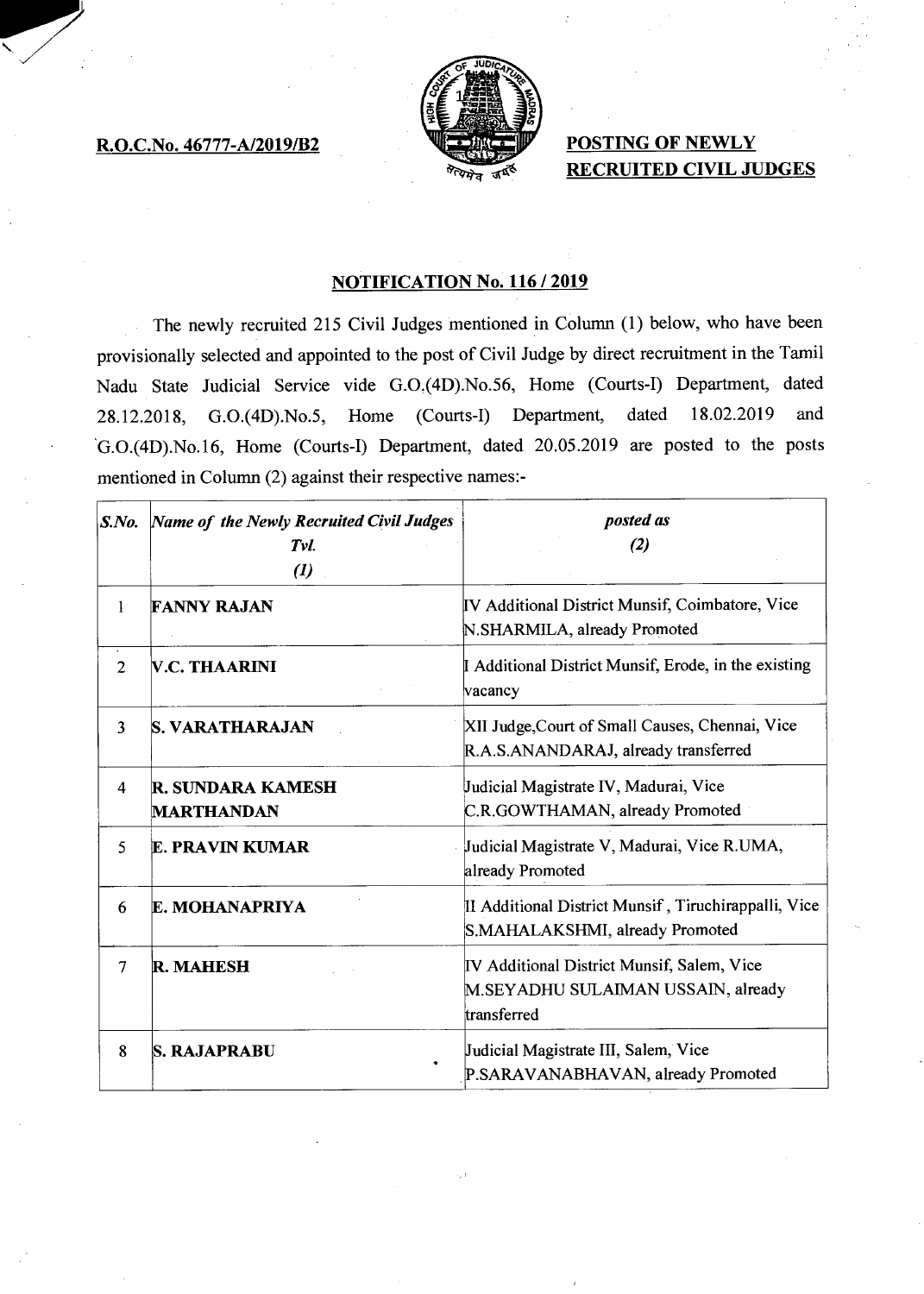| $S$ .No. | <b>Name of the Newly Recruited Civil Judges</b><br>Tvl.<br>$\left( l\right)$ | posted as<br>(2)                                                                                                   |
|----------|------------------------------------------------------------------------------|--------------------------------------------------------------------------------------------------------------------|
| 9        | <b>DHAARANI B A</b>                                                          | XIII Judge, Court of Small Causes, Chennai, Vice<br>D.BASKAR, already Promoted                                     |
| 10       | <b>M. RAJAKUMARESAN</b>                                                      | Judicial Magistrate, Fast Track Court at<br>Magisterial Level, Thoothukudi, in the existing<br>vacancy             |
| 11       | M. AFZAL FATHIMA                                                             | District Munsif, Avinashi, already Promoted                                                                        |
| 12       | <b>K. SAKTHIVEL</b>                                                          | Judicial Magistrate III, Thoothukudi, Vice<br>S.TAMILSELVI, already Promoted                                       |
| 13       | A. THEVIYA                                                                   | Additional District Munsif, Ariyalur, already<br>transferred                                                       |
|          | 14 R. VANJI NATHAN                                                           | Judicial Magistrate II, Nagercoil, in the existing<br>vacancy                                                      |
| 15       | <b>D. SENTHILRAJA</b>                                                        | Judicial Magistrate, Additional Mahila Court,<br>Perambalur, Vice V.MURALITHARAN, already<br>transferred           |
| 16       | <b>G. ABARNA</b>                                                             | District Munsif cum Judicial Magistrate, Neyveli,<br>Vice B.ROSELIN, already transferred                           |
| 17       | <b>T. ANBU</b>                                                               | Judicial Magistrate V, Salem, Vice<br>P.K.DHAMAYANTHI, already transferred                                         |
| 18       | <b>I. VINO</b>                                                               | Additional District Munsif, Ulundurpet, Vice<br>K.S.MALATHI, already transferred                                   |
| 19       | <b>M.A. SUVEDHARANYAN</b>                                                    | Judicial Magistrate, Fast Track Court at Magestrial<br>Level, Omalur, Vice N.BHARATHIRAJAN,<br>already transferred |
| 20       | A. ABDULRAHMAN                                                               | Judicial Magistrate, Fast Track Court at<br>Magisterial Level, Nagercoil, in the existing<br>vacancy               |
| 21       | <b>S. AGNES JEBA KIRUBA</b>                                                  | District Munsif, Dharapuram, Vice S.VIPICEE,<br>already transferred                                                |

 $\frac{1}{T}$ 

 $\hat{\mathcal{F}}_i$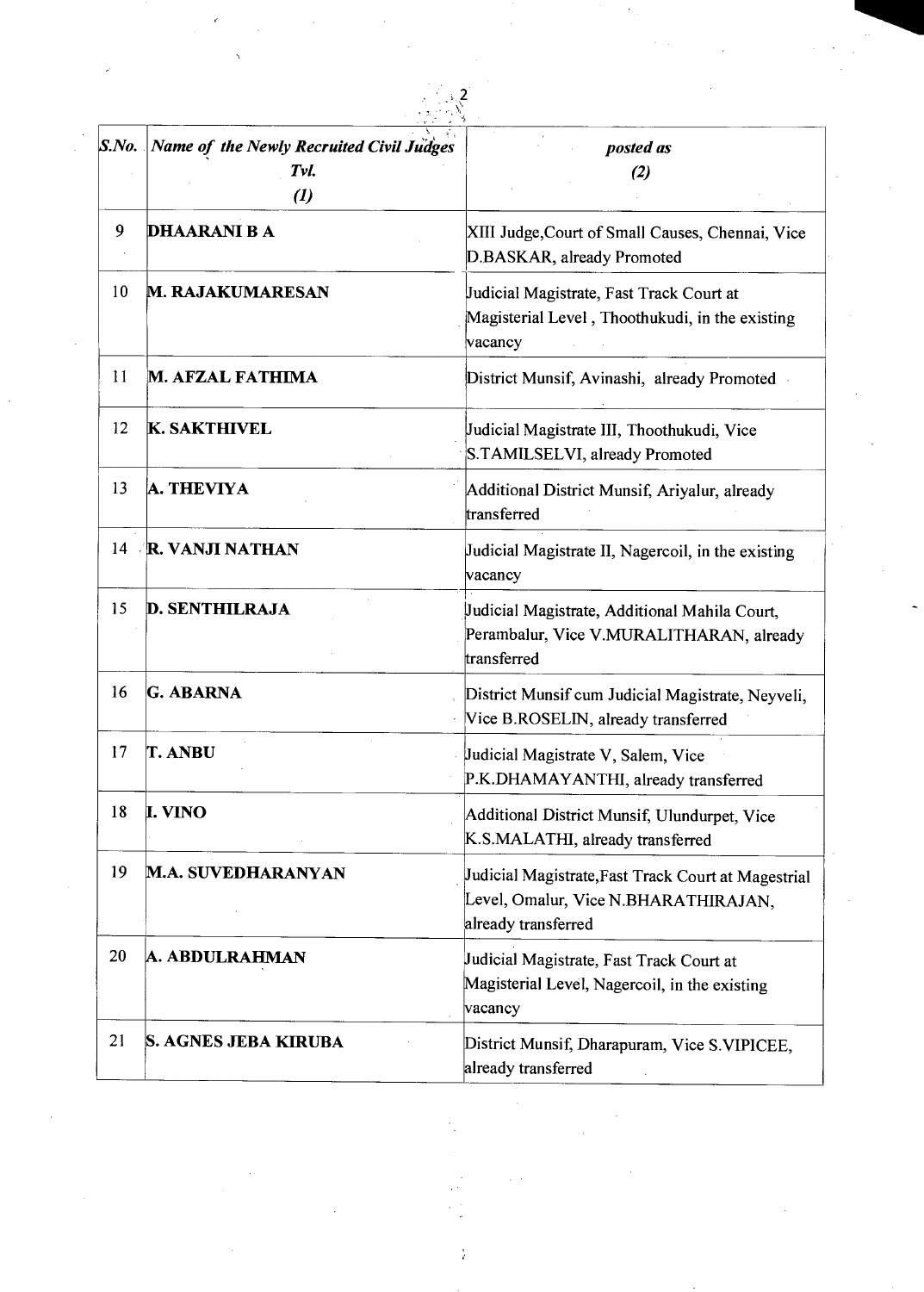|                 | <b>RAY HERE</b>                                                             | $\overline{\mathbf{3}}$<br>$\varphi(\mathbf{f})$                                                        |
|-----------------|-----------------------------------------------------------------------------|---------------------------------------------------------------------------------------------------------|
| $S.$ <i>No.</i> | <b>Name of the Newly Recruited Civil Judges</b><br>Tvl.<br>$\boldsymbol{d}$ | posted as<br>(2)                                                                                        |
| 22              | MATHIVATHANI VANANGAMUDI                                                    | XIV Judge, Court of Small Causes, Chennai, Vice<br>N.VENKATESAN, already transferred                    |
| 23              | M. AMUDHA                                                                   | District Munsif cum Judicial Magistrate, Arcot,<br>Vice G.PADMAVATHI, already transferred               |
| 24              | <b>J. SARAVANA KUMAR</b>                                                    | Judicial Magistrate II, Kancheepuram, Vice<br>G.JAYAVEL, already Promoted                               |
| 25              | P. MAHARAJAN                                                                | Metropolitan Magistrate, Additional Mahila Court,<br>Egmore, Vice T.RAJESH RAJU, already<br>transferred |
| 26              | A. JEYANTHI                                                                 | Judicial Magistrate, Melur, Vice K.PALANIVEL,<br>already Promoted                                       |
| 27              | N. SIVAPALANI                                                               | Judicial Magistrate I, Cuddalore, in the existing<br>vacancy                                            |
| 28              | V. DEVAPRIYA                                                                | District Munsif, Pallipattu, Vice<br>N.PANNEERSELVAM, already transferred                               |
| 29              | M. DHEENADHAYALAN                                                           | Judicial Magistrate No.I, Padmanabhapuram, in the<br>existing vacancy                                   |
| 30              | <b>S.P. BARATH KUMAR</b>                                                    | Judicial Magistrate I, Chidambaram, in the<br>existing vacancy                                          |
| 31              | <b>K. CHELLIAH</b>                                                          | Judicial Magistrate II, Pollachi, Vice P.REVATHI,<br>already Promoted                                   |
| 32              | <b>V. KALIDASAN</b>                                                         | XVI Judge, Court of Small Causes, Chennai, Vice<br>V.AKILA, already transferred                         |
| 33              | <b>R. SUGANTHI</b>                                                          | District Munsif, Ambattur, Vice K.S.ARUN<br>SABHAPATHY, already Promoted                                |
| 34              | <b>B. VIDHYA</b>                                                            | I Additional District Munsif, Thirukovilur, Vice<br>B.SOUNDHARYA, already transferred                   |
| 35              | <b>M.S. BHARATHIDHASAN</b>                                                  | Judicial Magistrate I, Kovilpatti, Vice<br><b>C.SANKAR</b> , already Promoted                           |

 $\label{eq:1} \mathbf{D}_{\mathbf{z}}$ 

 $\label{eq:2.1} \frac{1}{\sqrt{2}}\left(\frac{1}{\sqrt{2}}\right)^{2} \left(\frac{1}{\sqrt{2}}\right)^{2} \left(\frac{1}{\sqrt{2}}\right)^{2} \left(\frac{1}{\sqrt{2}}\right)^{2} \left(\frac{1}{\sqrt{2}}\right)^{2} \left(\frac{1}{\sqrt{2}}\right)^{2} \left(\frac{1}{\sqrt{2}}\right)^{2} \left(\frac{1}{\sqrt{2}}\right)^{2} \left(\frac{1}{\sqrt{2}}\right)^{2} \left(\frac{1}{\sqrt{2}}\right)^{2} \left(\frac{1}{\sqrt{2}}\right)^{2} \left(\$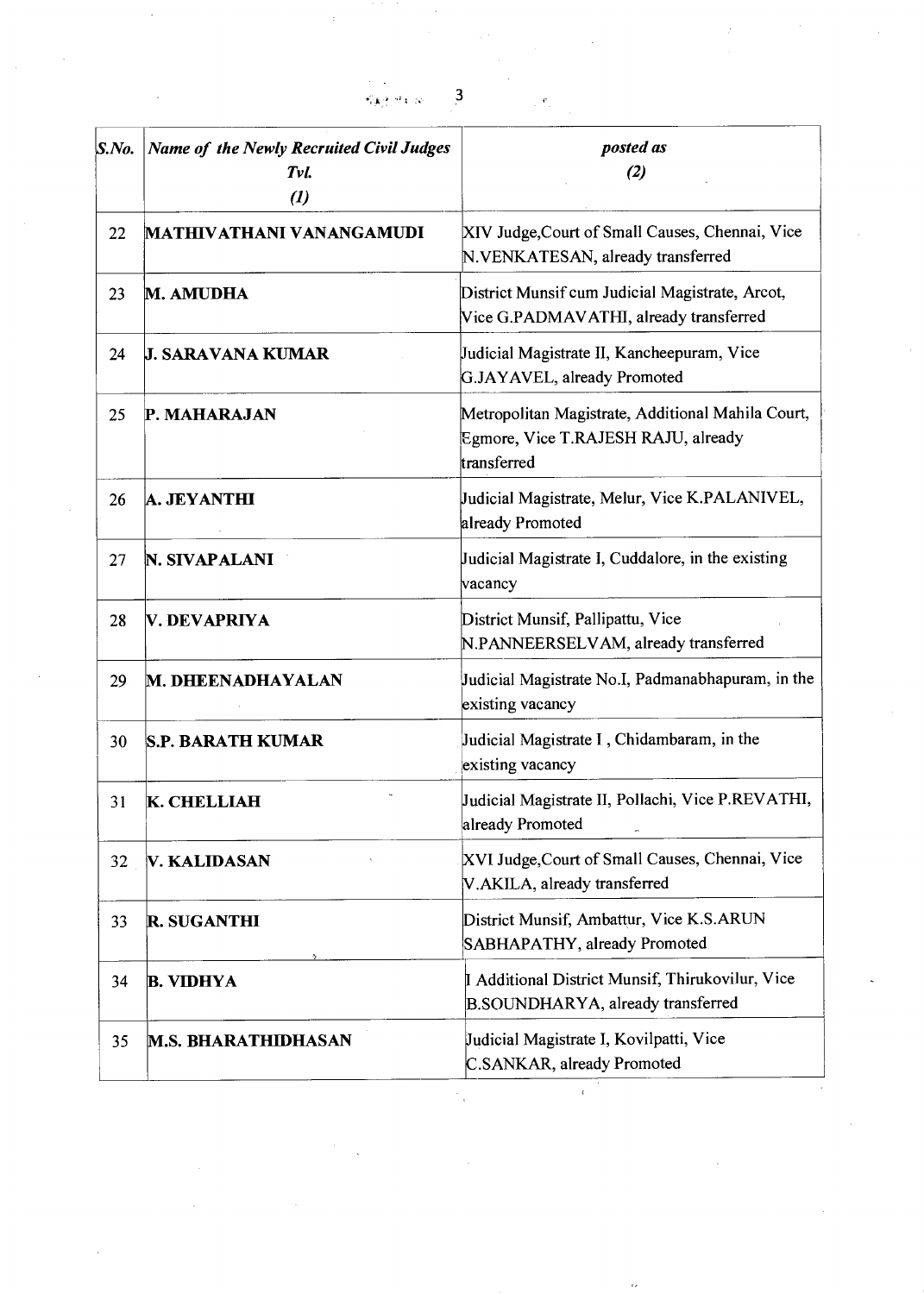| S. No. | Name of the Newly Recruited Civil Judges<br>Tvl.<br>$\boldsymbol{v}$ | posted as<br>(2)                                                                                    |
|--------|----------------------------------------------------------------------|-----------------------------------------------------------------------------------------------------|
| 36     | <b>S. MANJULA</b>                                                    | Additional District Munsif, Cuddalore, in the<br>existing vacancy                                   |
| 37     | A. UMAMAGESHWARI                                                     | District Munsif, Madurai Taluk, Madurai, Vice<br>P.S.RUSKIN RAJ, already Promoted                   |
| 38     | <b>R. VAISHNAVI</b>                                                  | District Munsif, Tiruppur, Vice S.MOHANA<br>RAMYA, already Promoted                                 |
| 39     | S. MUTHUKRISHNA MURALIDAS                                            | Judicial Magistrate, Fast Track Court at<br>Magisterial Level, Ambattur, in the existing<br>vacancy |
| 40     | <b>C. PALANIVELRAJAN</b>                                             | District Munsif cum Judicial Magistrate,<br>Kattumanarkoil, in the existing vacancy                 |
| 41     | <b>A. SURESH BABU</b>                                                | Judicial Magistrate, Additional Mahila Court,<br>Cuddalore, in the existing vacancy                 |
| 42     | <b>V. AGAVITHAN</b>                                                  | I Additional District Munsif, Nagercoil, in the<br>existing vacancy                                 |
| 43     | S. VIJAY ANANTH                                                      | District Munsif Cum Judicial Magistrate,<br>Rameshwaram, in the existing vacancy                    |
| 44     | <b>J. RAJESHKUMAR</b>                                                | Judicial Magistrate, Additional Mahila Court,<br>Tirunelveli, in the existing vacancy               |
| 45     | <b>B. PETER</b>                                                      | Judicial Magistrate II, Krishnagiri, in the existing<br>vacancy                                     |
| 46     | <b>G. ARJUNAN</b>                                                    | Additional District Munsif, Denkanikottai, Vice<br>M.MEKALA MYTHILI, already Promoted               |
| 47     | <b>S. PACKIA RAJ</b>                                                 | Judicial Magistrate II, Tiruvannamalai, in the<br>existing vacancy                                  |
| 48     | N. RENUGA                                                            | Additional District Munsif, Thirumangalam, Vice<br>A.BARSAD BEGAM, already Promoted                 |
| 49     | <b>G. MALATHI</b>                                                    | District Munsif, Vaniyambadi, in the existing<br>vacancy                                            |

 $\label{eq:2.1} \begin{split} \frac{1}{\sqrt{2}}\left(\frac{1}{\sqrt{2}}\right)^{2} &\frac{1}{\sqrt{2}}\left(\frac{1}{\sqrt{2}}\right)^{2} &\frac{1}{\sqrt{2}}\left(\frac{1}{\sqrt{2}}\right)^{2} &\frac{1}{\sqrt{2}}\left(\frac{1}{\sqrt{2}}\right)^{2} &\frac{1}{\sqrt{2}}\left(\frac{1}{\sqrt{2}}\right)^{2} &\frac{1}{\sqrt{2}}\left(\frac{1}{\sqrt{2}}\right)^{2} &\frac{1}{\sqrt{2}}\left(\frac{1}{\sqrt{2}}\right)^{2} &\frac{$ 

 $\label{eq:2.1} \frac{1}{\sqrt{2}}\int_{\mathbb{R}^3}\frac{1}{\sqrt{2}}\left(\frac{1}{\sqrt{2}}\int_{\mathbb{R}^3}\frac{1}{\sqrt{2}}\left(\frac{1}{\sqrt{2}}\int_{\mathbb{R}^3}\frac{1}{\sqrt{2}}\left(\frac{1}{\sqrt{2}}\int_{\mathbb{R}^3}\frac{1}{\sqrt{2}}\right)\frac{1}{\sqrt{2}}\right)\frac{1}{\sqrt{2}}\right)=\frac{1}{2}\int_{\mathbb{R}^3}\frac{1}{\sqrt{2}}\int_{\mathbb{R}^3}\frac{1}{\sqrt{2}}\frac{1}{\$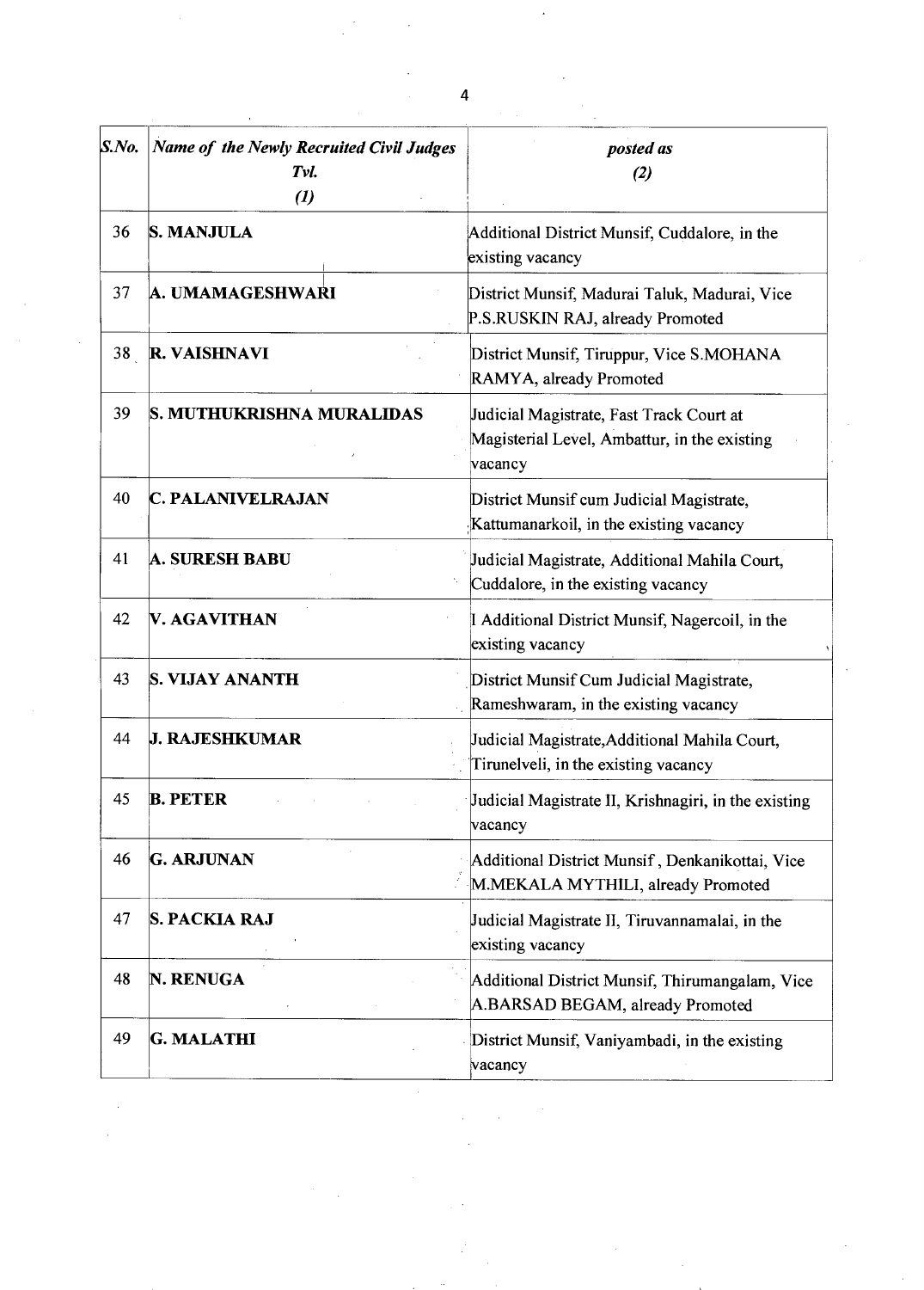| S.No. | <b>Name of the Newly Recruited Civil Judges</b><br>Tvl.<br>$\boldsymbol{(\mathit{l})}$ | posted as<br>(2)                                                                                         |
|-------|----------------------------------------------------------------------------------------|----------------------------------------------------------------------------------------------------------|
| 50    | <b>K. ANAND</b>                                                                        | Judicial Magistrate I, Virudhachalam, in the<br>existing vacancy                                         |
| 51    | <b>M. MURUGESAN</b>                                                                    | Judicial Magistrate I, Kuzhithurai, in the existing<br>vacancy                                           |
| 52    | <b>L.VANAJA</b>                                                                        | District Munsif-cum-Judicial Magistrate, Vanur, in<br>the existing vacancy                               |
| 53    | <b>E. DEIVEEGAN</b>                                                                    | District Munsif cum Judicial Magistrate, Ranipet,<br>Vice J.SELVAN JESU RAJA, already Promoted           |
| 54    | <b>M. PONPANDI</b>                                                                     | Judicial Magistrate IV, Salem, Vice S.MYTHILI,<br>already Promoted                                       |
| 55    | A. VENKATESH KUMAR                                                                     | Judicial Magistrate II, Virudhachalam, Vice<br>K.GOPINATH, already Promoted                              |
| 56    | <b>S. DHANALAKSHMI</b>                                                                 | District Munsif, Omalur, Vice K.ANANTHAN,<br>already Promoted                                            |
| 57    | <b>J. PRAVEEN</b>                                                                      | Judicial Magistrate II, Kuzhithurai, in the existing<br>vacancy                                          |
| 58    | <b>S. MAHARAJAN</b>                                                                    | Judicial Magistrate, Devakottai, in the existing<br>vacancy                                              |
| 59    | <b>K. CHITHRA</b>                                                                      | District Munsif, Theni, Vice<br>K.S.PAULPANDIAN, already Promoted                                        |
| 60    | V. MONIKA                                                                              | Judicial Magistrate, Musiri, Vice A.B.NASEER<br>ALI, already Promoted                                    |
| 61    | N. GOPALAKRISHNAN                                                                      | Judicial Magistrate, Harur, Vice<br>K.V.SAKTHIVEL, already Promoted                                      |
| 62    | M. BALAJI                                                                              | District Munsif cum Judicial Magistrate,<br>Shenkottai, Vice K.LINGAM, already Promoted                  |
| 63    | <b>A. SUBASHRI</b>                                                                     | District Munsif cum Judicial Magistrate,<br>Cheranmahadevi, in the existing vacancy                      |
| 64    | <b>M. SUNIL RAJA</b>                                                                   | District Munsif cum Judicial Magistrate,<br>Ilayangudi, Vice K.SIVASAKTHIVEL KANNAN,<br>already Promoted |

ं<br>जङ्ग्वरूको <sub>धोर</sub>् 5

ال<br>العقادية ال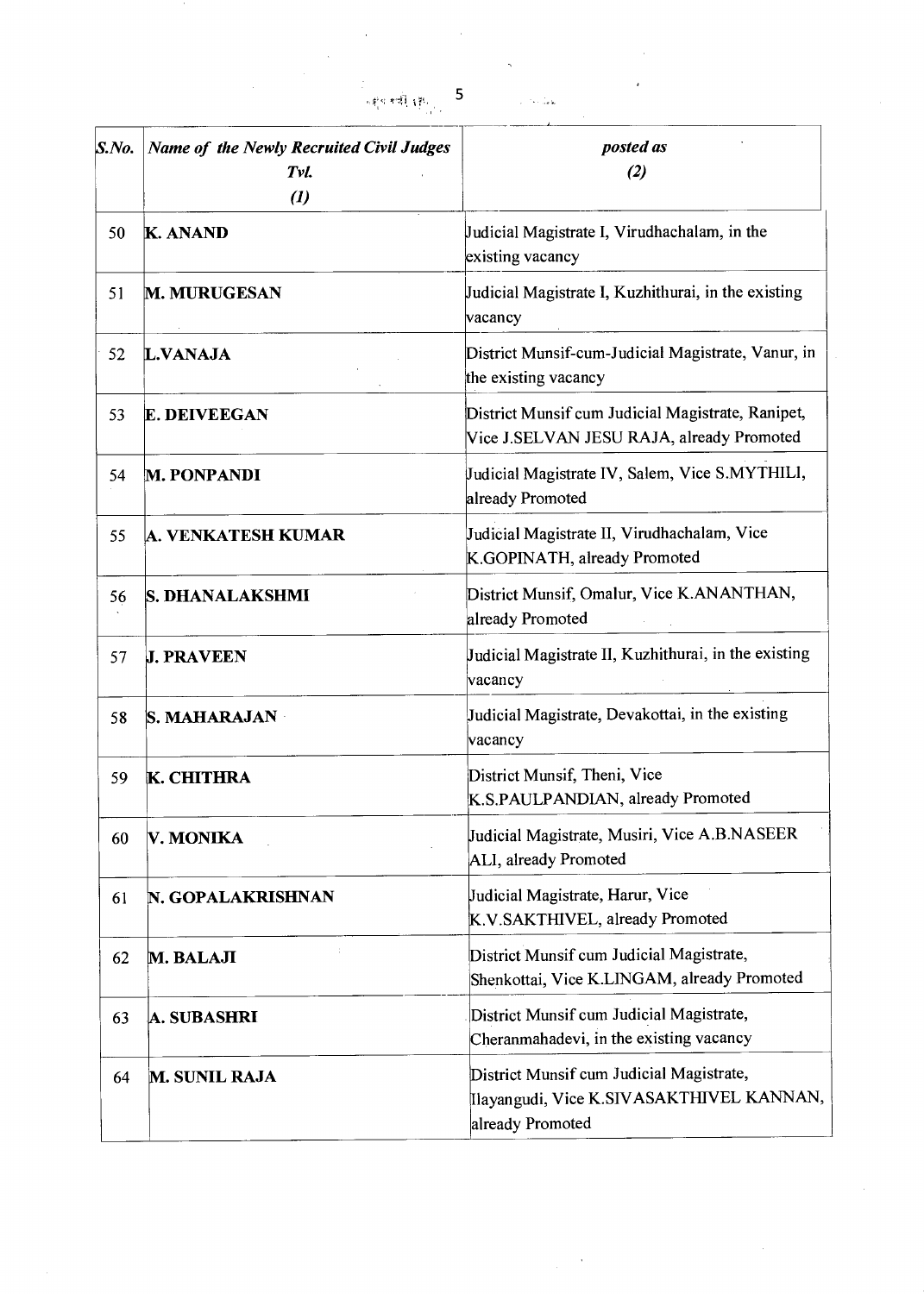| S. No. | Name of the Newly Recruited Civil Judges<br>Tvl.<br>$\boldsymbol{r}$ | posted as<br>(2)                                                                                 |
|--------|----------------------------------------------------------------------|--------------------------------------------------------------------------------------------------|
| 65     | <b>R. GEETHA</b>                                                     | District Munsif, Aranthangi, Vice S.SAPNA,<br>already transferred                                |
| 66     | <b>M.P. RAMKISHORE</b>                                               | Judicial Magistrate, Nanguneri, Vice<br>P.CHANDRASEKAR-I, already Promoted                       |
| 67     | <b>M. NALLAKANNAN</b>                                                | District Munsif cum Judicial Magistrate, Alangudi,<br>in the existing vacancy                    |
| 68     | <b>L. PRAKASH</b>                                                    | Judicial Magistrate, Valliyoor, Vice N.KAMARAJ,<br>already Promoted                              |
| 69     | R. PANDI MAHARAJA                                                    | Judicial Magistrate II, Kumbakonam, Vice<br>N.KOTHANDARAJ, already Promoted                      |
| 70     | S. MUTHU LAKSHMI                                                     | District Munsif cum Judicial Magistrate, Kamudhi,<br>Vice M.NAMBIRAJAN, already Promoted         |
| 71     | G. SARAVANAKUMAR                                                     | District Munsif cum Judicial Magistrate,<br>Vilathikulam, Vice A.MUMMOORTHY, already<br>Promoted |
| 72     | V. VISWATHA                                                          | Additional District Munsif, Padmanabhapuram, in<br>the existing vacancy                          |
| 73     | G. LISI                                                              | District Munsif cum Judicial Magistrate,<br>Vedaranyam, Vice K.S.THIRUMANI, already<br>Promoted  |
| 74     | A. MOHAMMED SADIQ HUSSAIN                                            | District Munsif cum Judicial Magistrate, Portonovo<br>(parangipettai), in the existing vacancy   |
| 75     | <b>S. SHANMATHI</b>                                                  | District Munsif, Panruti, in the existing vacancy                                                |
| 76     | <b>J. MADHUMITHA</b>                                                 | District Munsif, Nanguneri, Vice<br>M.SIVASAKTHI, already Promoted                               |
| 77     | M. DHIVYA                                                            | District Munsif, Sholinghur, in the existing vacancy                                             |
| 78     | <b>D. SANTHANAM</b>                                                  | Judicial Magistrate II, Chidambaram, in the existing<br>vacancy                                  |
| 79     | S. DINESHKUMAR                                                       | Judicial Magistrate I, Kulithalai, Vice<br>V.BREZNEV, already Promoted                           |

 $\mathcal{L}^{\text{max}}_{\text{max}}$ 

 $\mathcal{L}^{\mathcal{I}}$ 

 $\label{eq:2.1} \begin{split} \frac{1}{\sqrt{2}}\left(\frac{1}{\sqrt{2}}\right)^{1/2} &\frac{1}{\sqrt{2}}\left(\frac{1}{\sqrt{2}}\right)^{1/2} \end{split}$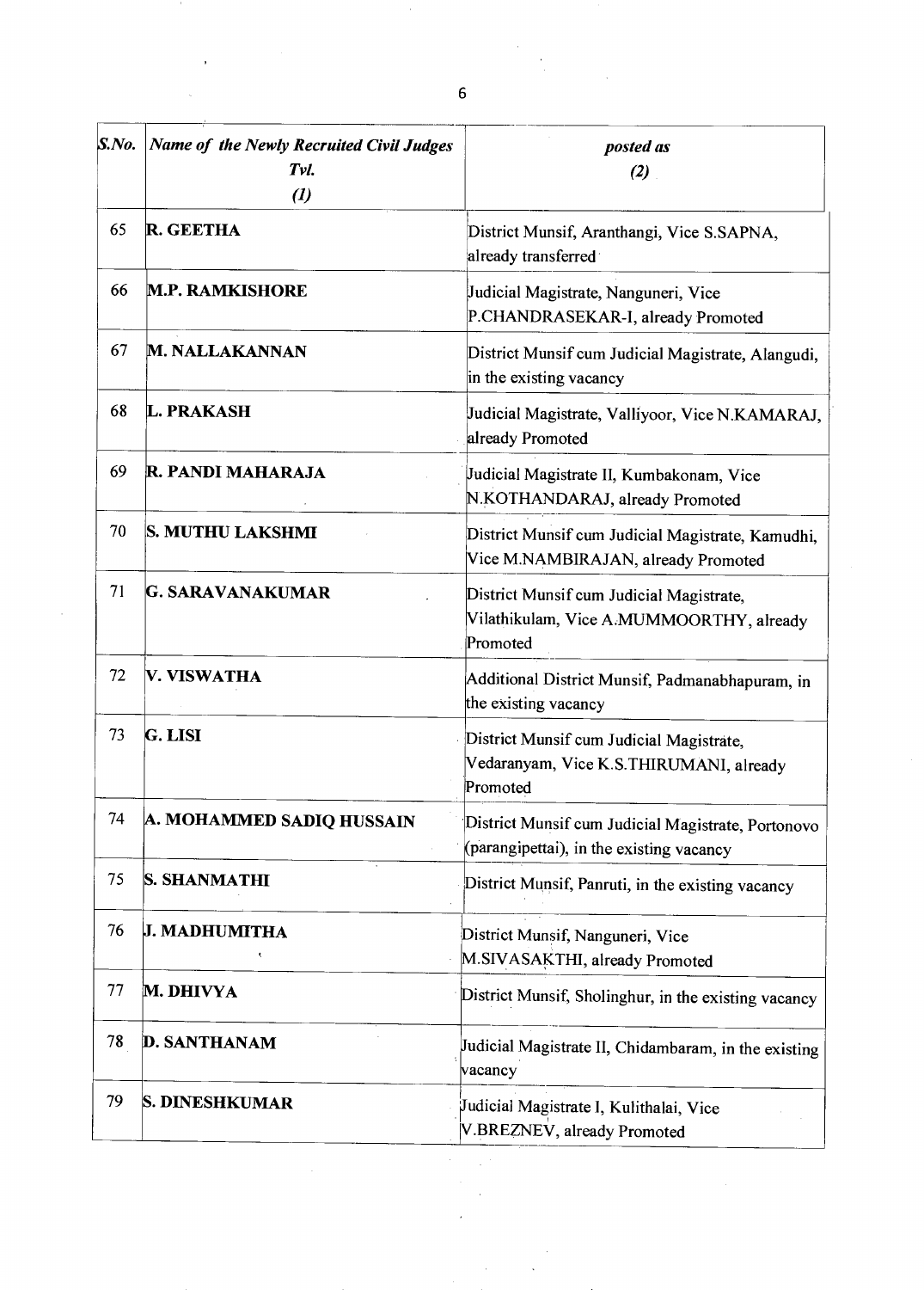S.No. *Name of the Newly Recruited Civil Judges Tvi. (1) posted as (2)*  80 J. STALIN District Munsif cum Judicial Magistrate, Kothagiri, Vice C.SRIDHAR, already Promoted 81 S. REVATHI District Munsif, Rasipuram, Vice L.KALAIVANI, already Promoted 82 M.M.J. UMMUL FARITHA District Munsif, Bodinayakanur, Vice V.SUNDARARAJ, already Promoted 83 R. MURUGAN District Munsif, Tiruchendur, Vice M.SHIVAJI CHELLIAH, already Promoted 84 G. VARADHARAJAN Judicial Magistrate, Sankarankovil, Vice M.AKILADEVI, already Promoted 85 A. RAMANATHAN Judicial Magistrate, Fast Track Court at Magisterial Level, Tiruppur, Vice K.KRISHNAPRIYA, already Promoted 86 **N. AZHAGESAN** Judicial Magistrate ,Fast Track Court at Magisterial Level, Poonamallee, Vice M.K.ANUSHA, already Promoted 87 R.M. MARIMUTHU District Munsif cum Judicial Magistrate I, Usilampatty, Vice M.UDHAYAVELAVAN, already Promoted 88 S. KAVI PRIYA District Munsif, Tiruttani, Vice RJAGATHEESWARI, already Promoted 89 T. ARUN KUMAR Judicial Magistrate,Fast Track Court at Magisterial Level, Eraniel, Vice K.VIVEKANANTHAN, already Promoted 90 M. ANAND Judicial Magistrate,Additional Mahila Court, Nagercoil, in the existing vacancy 91 K. RENUGADEVI District Munsif, Sathyamangalam, Vice G.KRISHNAN, already Promoted 92 A.S. AMEERDHEEN Judicial Magistrate I, Mannargudi, in the existing vacancy A.S. AMEERDHEEN

7

gy@sternik w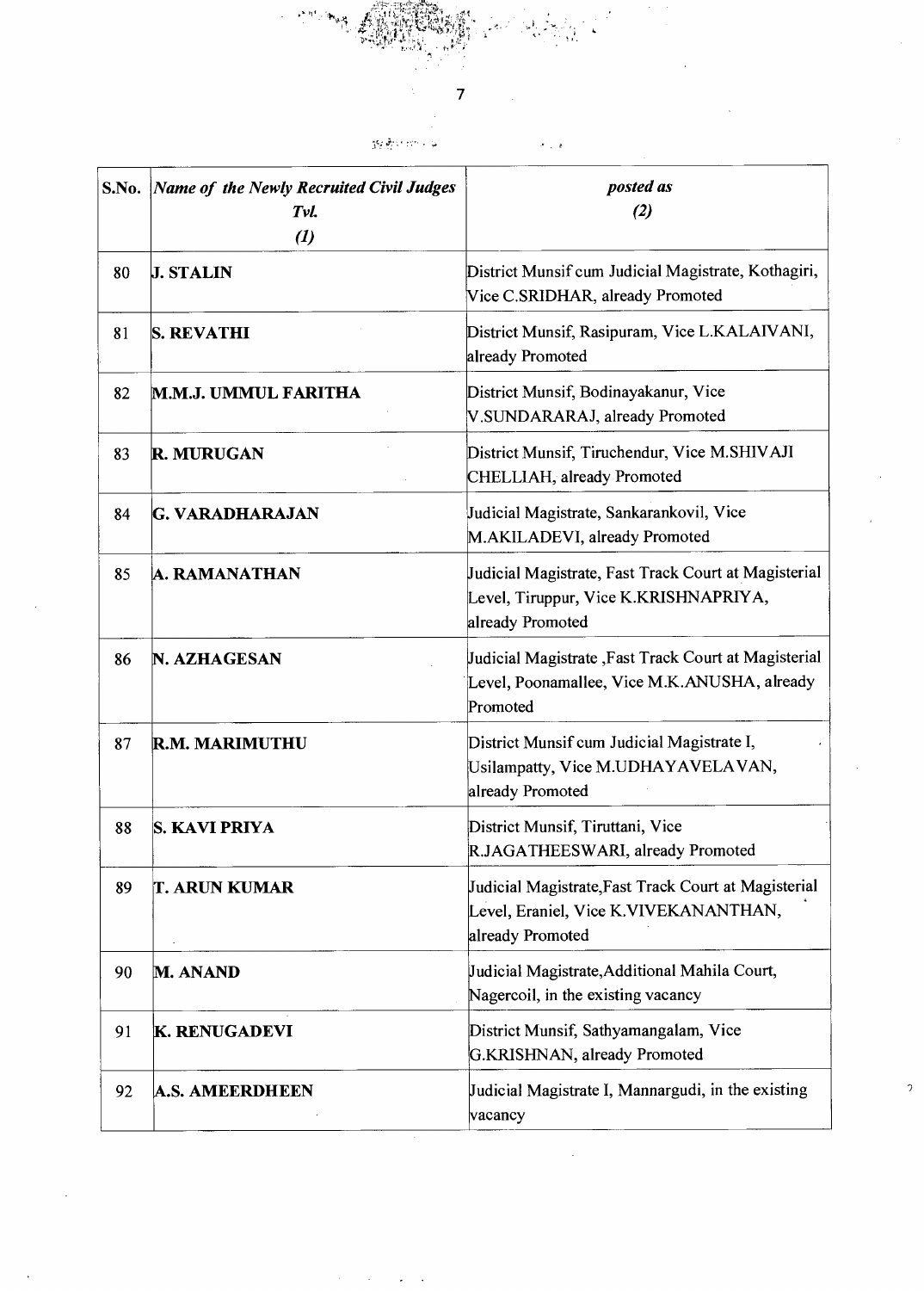| S.No. | Name of the Newly Recruited Civil Judges<br>Tvl.<br>$\boldsymbol{u}$ | posted as<br>(2)                                                                      |
|-------|----------------------------------------------------------------------|---------------------------------------------------------------------------------------|
| 93    | <b>S. PRAGATHEESHWARAN</b>                                           | Judicial Magistrate, Tenkasi, in the existing<br>vacancy                              |
| 94    | <b>M. V O CHIDAMBARAM</b>                                            | Judicial Magistrate, Gudiyatham, in the existing<br>vacancy                           |
| 95    | <b>K.S. DINESH</b>                                                   | Judicial Magistrate, Ginjee, Vice D.ASHA<br>KOUSALYA SHANTHINI, already Promoted      |
| 96    | <b>R.D. AARTHI</b>                                                   | Judicial Magistrate II, Cuddalore, Vice J.ANVAR<br>SATHATH, already transferred       |
| 97    | <b>S. KAVITHA</b>                                                    | Judicial Magistrate, Katpadi, Vice J.JEYA<br>SUTHAHAR, already Promoted               |
| 98    | <b>DEEPIKA HEMKUMAR</b>                                              | District Munsif cum Judicial Magistrate I,<br>Wallajahpet, in the existing vacancy    |
| 99    | <b>B. DHARANEETHER</b>                                               | Judicial Magistrate I, Kumbakonam, Vice<br>A.SHANMUGA PRIYA, already Promoted         |
| 100   | <b>S. ARUNKUMAR</b>                                                  | Judicial Magistrate, Uthamapalayam, Vice<br>C.ASHOK KUMAR, already Promoted           |
| 101   | <b>M. MANI MEGALA</b>                                                | Judicial Magistrate, Aruppukottai, Vice<br>P.V.VASHEETH KUMAR, already Promoted       |
| 102   | <b>R. ARUN PANDIAN</b>                                               | Judicial Magistrate I, Kallakurichi, Vice<br>V.VENKATESAPERUMAL, already Promoted     |
| 103   | P. NITHYA                                                            | Additional District Munsif, Tirupathur, Vice<br>K.JYOTHI, already Promoted            |
| 104   | <b>J. AAFREEN BEGUM</b>                                              | Additional District Munsif, Thoothukudi, Vice<br>N.NILAVESHWARAN, already transferred |
| 105   | <b>M. AARTHI</b>                                                     | Judicial Magistrate, Palacode, in the existing<br>vacancy                             |
| 106   | <b>S.K.P DILIP BABU</b>                                              | Judicial Magistrate II, Dindigul, Vice<br>M.BALAMURUGAN, already Promoted             |
|       |                                                                      |                                                                                       |

 $\label{eq:2.1} \frac{1}{\sqrt{2\pi}}\sum_{i=1}^{n-1}\frac{1}{\sqrt{2\pi}}\int_{0}^{\pi} \frac{1}{\sqrt{2\pi}}\frac{1}{\sqrt{2\pi}}\frac{1}{\sqrt{2\pi}}\frac{1}{\sqrt{2\pi}}\frac{1}{\sqrt{2\pi}}\frac{1}{\sqrt{2\pi}}\frac{1}{\sqrt{2\pi}}\frac{1}{\sqrt{2\pi}}\frac{1}{\sqrt{2\pi}}\frac{1}{\sqrt{2\pi}}\frac{1}{\sqrt{2\pi}}\frac{1}{\sqrt{2\pi}}\frac{1}{\sqrt{2\pi}}\frac{1}{\sqrt{2\pi$ 

 $\hat{\mathcal{E}}$ 

an<br>K

 $\hat{\mathcal{L}}$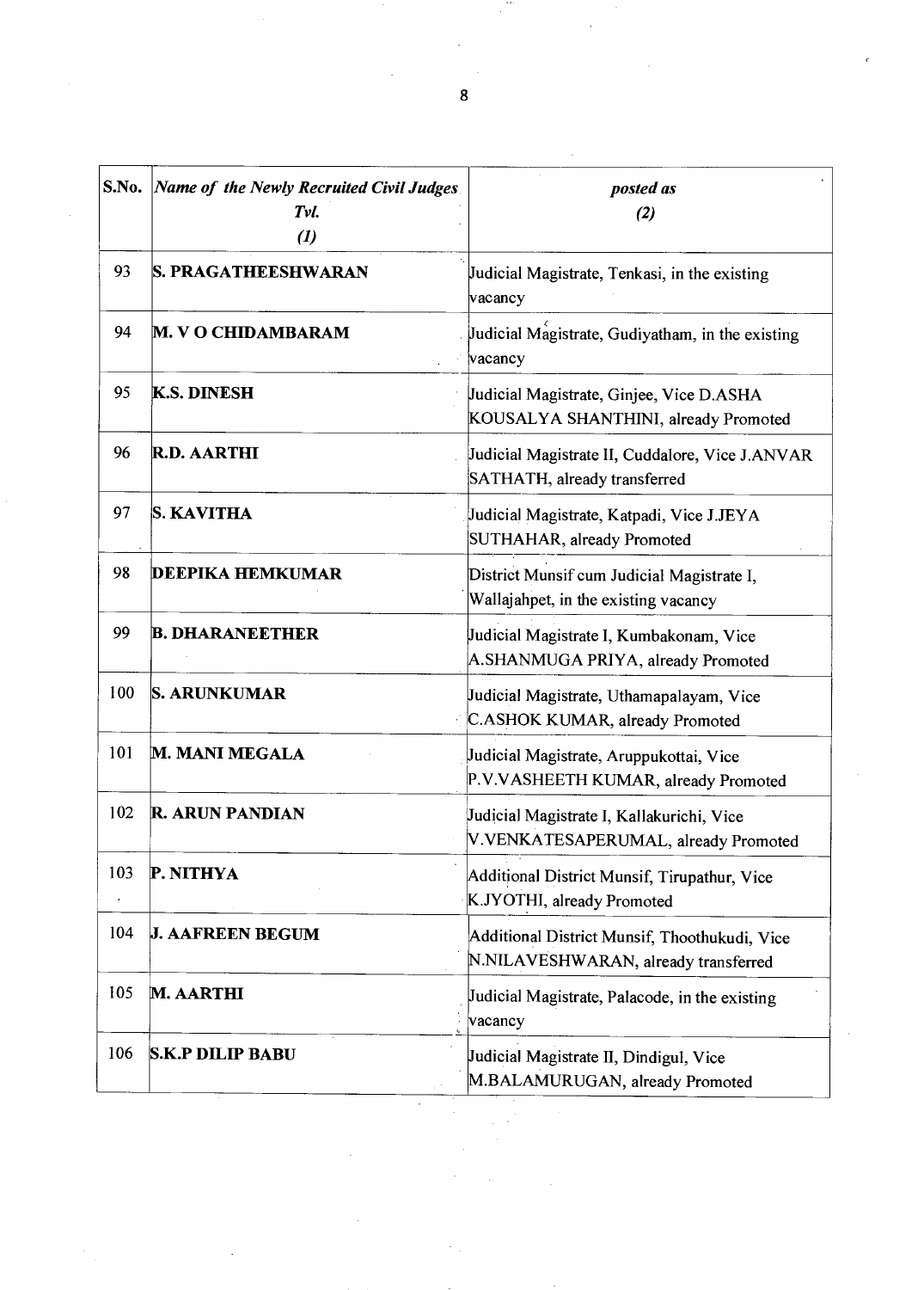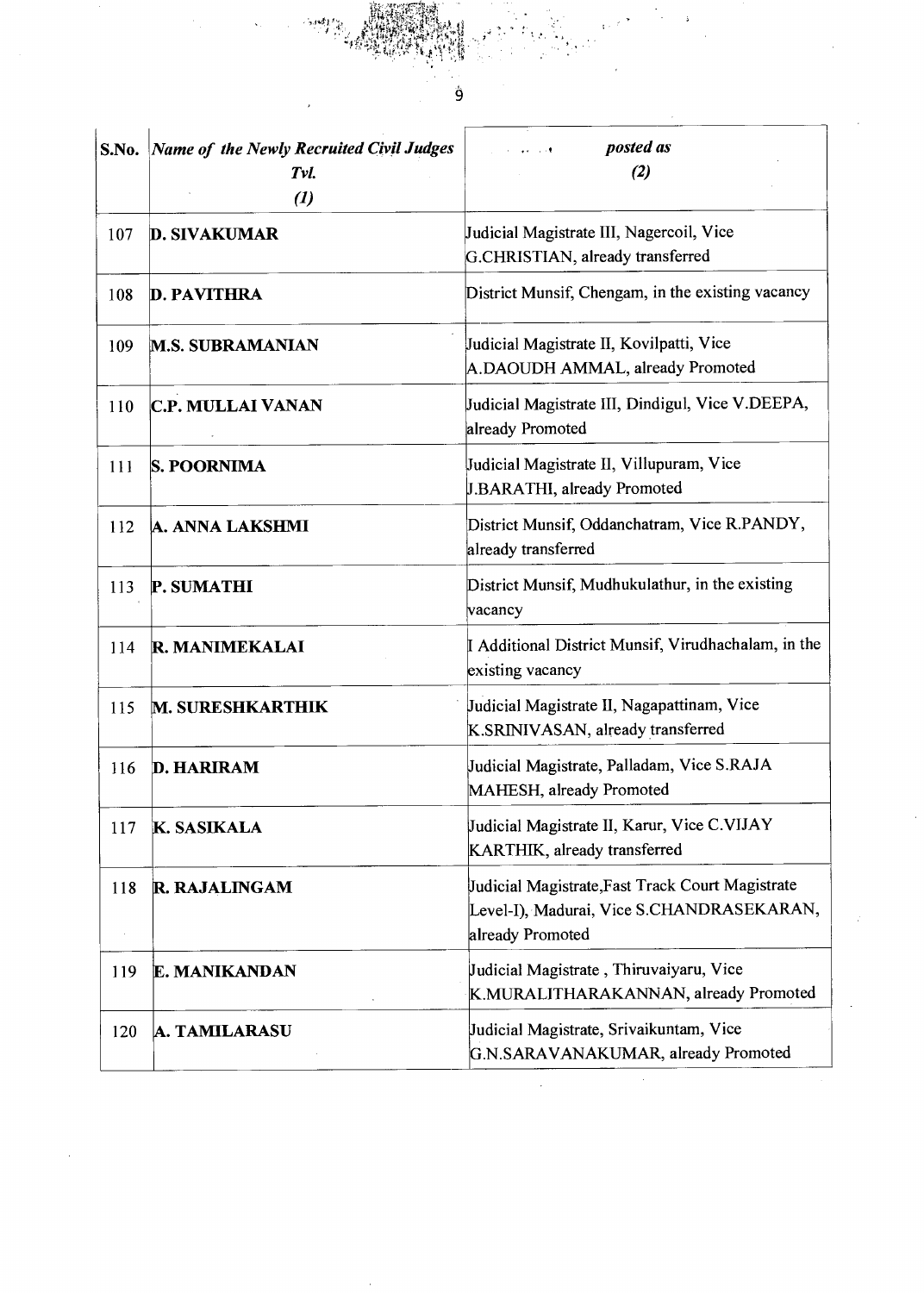$\frac{1}{2}$ 

| S.No. | Name of the Newly Recruited Civil Judges<br>Tvl.<br>$\boldsymbol{(\mathit{l})}$ | posted as<br>(2)                                                                                |
|-------|---------------------------------------------------------------------------------|-------------------------------------------------------------------------------------------------|
| 121   | P. GOPALA ARASI                                                                 | District Munsif cum Judicial Magistrate,<br>Kodumudi, Vice C.KUMARAVARMAN, already<br>Promoted  |
| 122   | <b>K. VENKATESAN</b>                                                            | Judicial Magistrate, Polur, in the existing vacancy                                             |
| 123   | <b>S. RAJESH KANNAN</b>                                                         | Judicial Magistrate, Additional Mahila Court,<br>Salem, Vice V.L.SANTHOSH, already transferred  |
| 124   | K. MUTHURAJ                                                                     | Judicial Magistrate, Chengam, in the existing<br>vacancy                                        |
| 125   | <b>K.R. KALAIVANAN</b>                                                          | Judicial Magistrate, Fast Track Court at Magisterial<br>Level, Coonoor, in the existing vacancy |
| 126   | <b>S. SAHAANA</b>                                                               | District Munsif, Pudukkottai, Vice M.ARIVU,<br>already transferred                              |
| 127   | M.N. RAJANANDHIVARMASIVA                                                        | Judicial Magistrate, Thirukovilur, in the existing<br>vacancy                                   |
| 128   | K. ESSAKKI MAGESH KUMAR                                                         | Judicial Magistrate, Thiruvottiyur, Vice<br>A.PREMAVATHY, already Promoted                      |
| 129   | <b>R. SASIN KUMAR</b>                                                           | Judicial Magistrate, Aranthangi, in the existing<br>vacancy                                     |
| 130   | P. MOSES JEBASINGH                                                              | Judicial Magistrate II, Thanjavur, Vice<br>S.NALINAKUMAR, already transferred                   |
| 131   | P. SUBHASHINI                                                                   | District Munsif, Pollachi, Vice<br>S.MOHANAMBAL, already Promoted                               |
| 132   | A. DHARANIDHARAN                                                                | Judicial Magistrate, Sirkali, in the existing vacancy                                           |
| 133   | N. TAMILINIAN                                                                   | Judicial Magistrate III, Coimbatore, Vice<br>V.P.VELUSAMY, already Promoted                     |
| 134   | N. KEERTHANA                                                                    | Additional District Munsif, Chidambaram, Vice<br>V.GEETHA, already transferred                  |
| 135   | <b>SOUMYA MATHEW</b>                                                            | Judicial Magistrate, Tiruchencode, Vice<br>R.DHANAM, already Promoted                           |

ţ.

 $\overline{t}$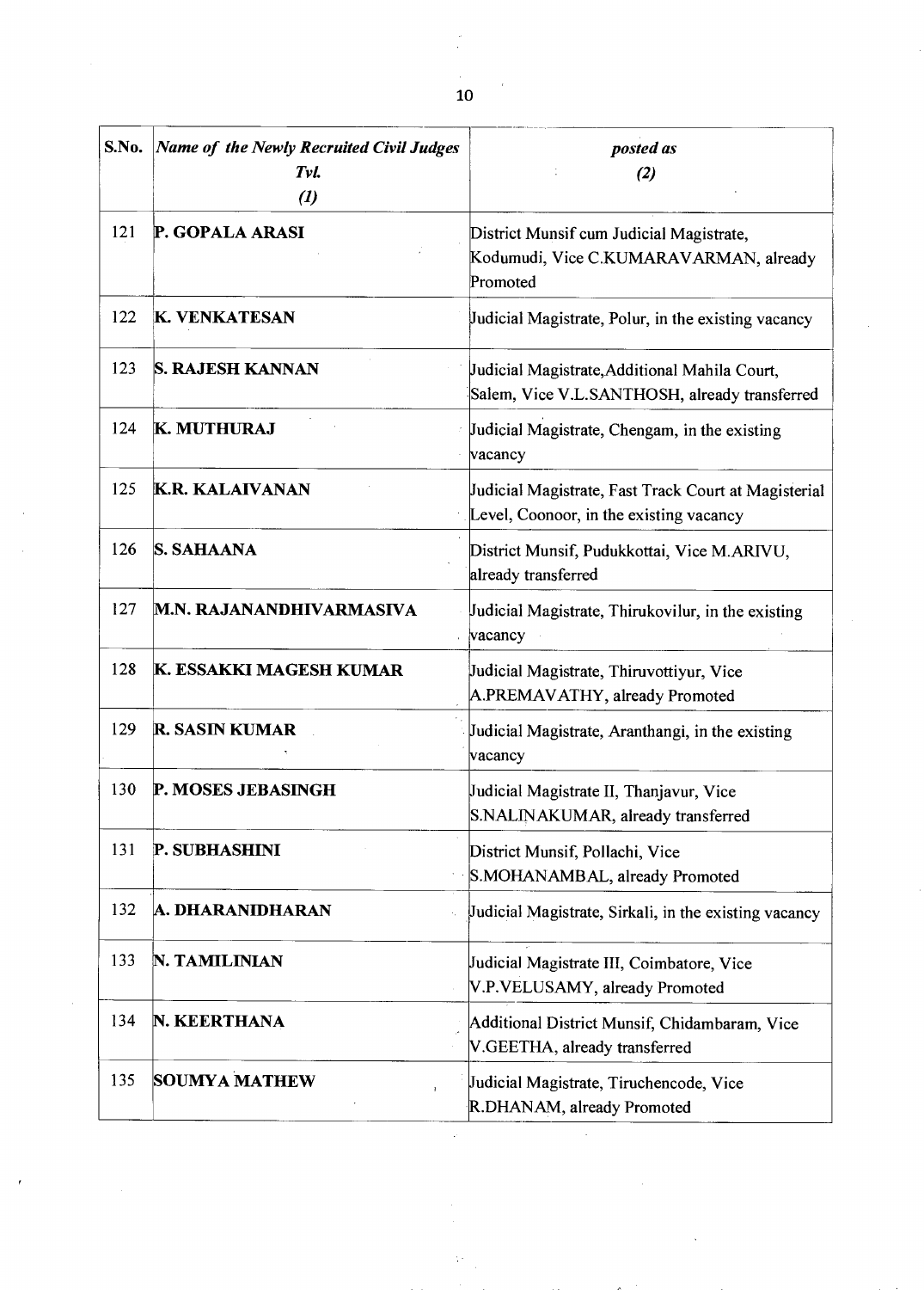

 $\hat{\mathcal{A}}$ 

 $\bar{z}$ 

| S.No. | <b>Name of the Newly Recruited Civil Judges</b><br>Tvl.<br>$\left( l\right)$ | posted as<br>(2)                                                                                                     |
|-------|------------------------------------------------------------------------------|----------------------------------------------------------------------------------------------------------------------|
| 136   | <b>S. ARUN SANKAR</b>                                                        | Judicial Magistrate I, Tirupathur, in the existing<br>vacancy                                                        |
| 137   | <b>J. ANNS RAJA</b>                                                          | Judicial Magistrate, Fast Track Court at Magisterial<br>Level, Tiruvannamalai, Vice A.KANNAN, already<br>transferred |
| 138   | S. PADMAVATHI                                                                | Judicial Magistrate - III, Tirupathur, in the existing<br>vacancy                                                    |
| 139   | A. NARMATHA RANI                                                             | Additional District Munsif, Attur, Vice<br>G.YUVARAJ, already transferred                                            |
| 140   | P. RANGESWARI                                                                | District Munsif, Pattukottai, in the existing vacancy                                                                |
| 141   | <b>M. MULLAI</b>                                                             | District Munsif, Ramanathapuram, Vice<br>J.JENITHA, already transferred                                              |
| 142   | M. RAMYA                                                                     | Judicial Magistrate - II, Tirupathur, in the existing<br>vacancy                                                     |
| 143   | S. MOHAMED YOUSUF NAVAZ                                                      | Judicial Magistrate I, Mayiladuthurai, in the<br>existing vacancy                                                    |
| 144   | <b>D. VARSHA</b>                                                             | Additional District Munsif, Ginjee, Vice<br>S.SUGANTHI, already transferred                                          |
| 145   | <b>D. MYILSWAMY</b>                                                          | Judicial Magistrate II, Poonamallee, Vice<br>K.R.PADMA KUMARI, already transferred                                   |
| 146   | R. MANIVARMAN                                                                | Judicial Magistrate II, Panruti, in the existing<br>vacancy                                                          |
| 147   | K. VIJAYAKUMAR                                                               | District Munsif cum Judicial Magistrate,<br>Uthukottai, Vice A.BALAKRISHNAN-I, already<br>Promoted                   |
| 148   | R. SENTHIL KUMAR                                                             | Judicial Magistrate No. II, Ariyalur, Vice<br>P.CHANDRASEKAR-II, already transferred                                 |
| 149   | K. THAIMANAVAR                                                               | Judicial Magistrate I, Tindivanam, Vice<br>M.VEERANAN, already Promoted                                              |

 $\bar{\mathcal{A}}$ 

 $\ddot{\phantom{0}}$ 

 $\sim$   $\sim$ 

 $\hat{\mathcal{A}}$ 

 $\hat{\mathbf{r}}$ 

 $\overline{\phantom{a}}$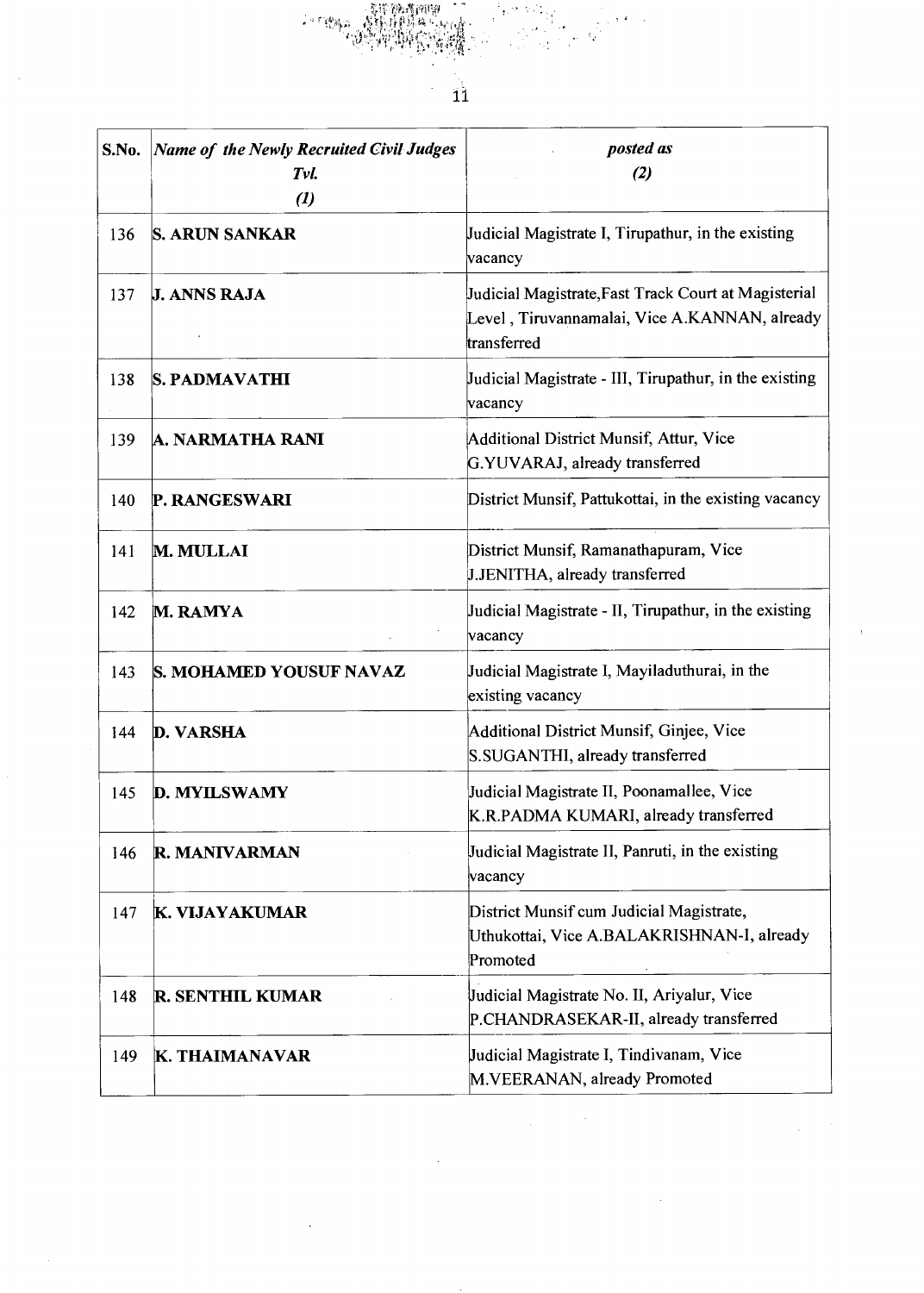| S.No. | Name of the Newly Recruited Civil Judges<br>Tvl.<br>$\left( l\right)$ | posted as<br>$(2)$                                                                                            |
|-------|-----------------------------------------------------------------------|---------------------------------------------------------------------------------------------------------------|
| 150   | <b>C. NANDHINI</b>                                                    | III Additional District Munsif, Tiruchirappalli,<br>Vice M.DAYALAN, already transferred                       |
| 151   | A. IRUDHAYA MARY                                                      | Judicial Magistrate, Fast Track Court at Magisterial<br>Level, Vellore, Vice R.KANAGARAJ, already<br>Promoted |
| 152   | <b>K. SATHYA</b>                                                      | Judicial Magistrate, Vandavasi, in the existing<br>vacancy                                                    |
| 153   | <b>J. JAYGANESH</b>                                                   | Judicial Magistrate IV, Tirunelveli, Vice<br>P.S.A.NISHANTHINI, already transferred                           |
| 154   | <b>R. SANGEETHA SEKAR</b>                                             | II Additional District Munsif, Tirunelveli, Vice<br>R.SUBBIAH, already transferred                            |
| 155   | <b>S. RAJKUMAR</b>                                                    | Judicial Magistrate II, Mettur, Vice<br>K.KANYADEVI, already Promoted                                         |
| 156   | <b>S. KIRTHIKA</b>                                                    | Additional District Munsif, Mayiladuthurai, Vice<br>B.RISANA PARVEEN, already transferred                     |
| 157   | A. ABDHUL KANI                                                        | Judicial Magistrate II, Mayiladuthurai, in the<br>existing vacancy                                            |
| 158   | <b>R. SATHIYAMOORTHY</b>                                              | Judicial Magistrate II, Padmanabhapuram, Vice<br>M.DHARMAPRABU, already transferred                           |
| 159   | <b>R.S. PRAGANTHAA</b>                                                | II Additional District Munsif, Thirukovilur, in the<br>existing vacancy                                       |
| 160   | <b>V.B. SELVAARASI</b>                                                | II Additional District Munsif, Kallakurichi, Vice<br>A.K.PADMAPRIYA, already transferred                      |
| 161   | R.H. UMA DEVI                                                         | Judicial Magistrate II, Thoothukudi, Vice<br>A.BISMITHA, already Promoted                                     |
| 162   | A. VIJAYABHARATHI                                                     | Judicial Magistrate, Lalgudi, Vice S.PRASAD,<br>already transferred                                           |
| 163   | <b>D. NAVEEN DURAI BABU</b>                                           | Judicial Magistrate II, Chengalpattu, Vice<br>R.SENTHIL KUMAR, already transferred                            |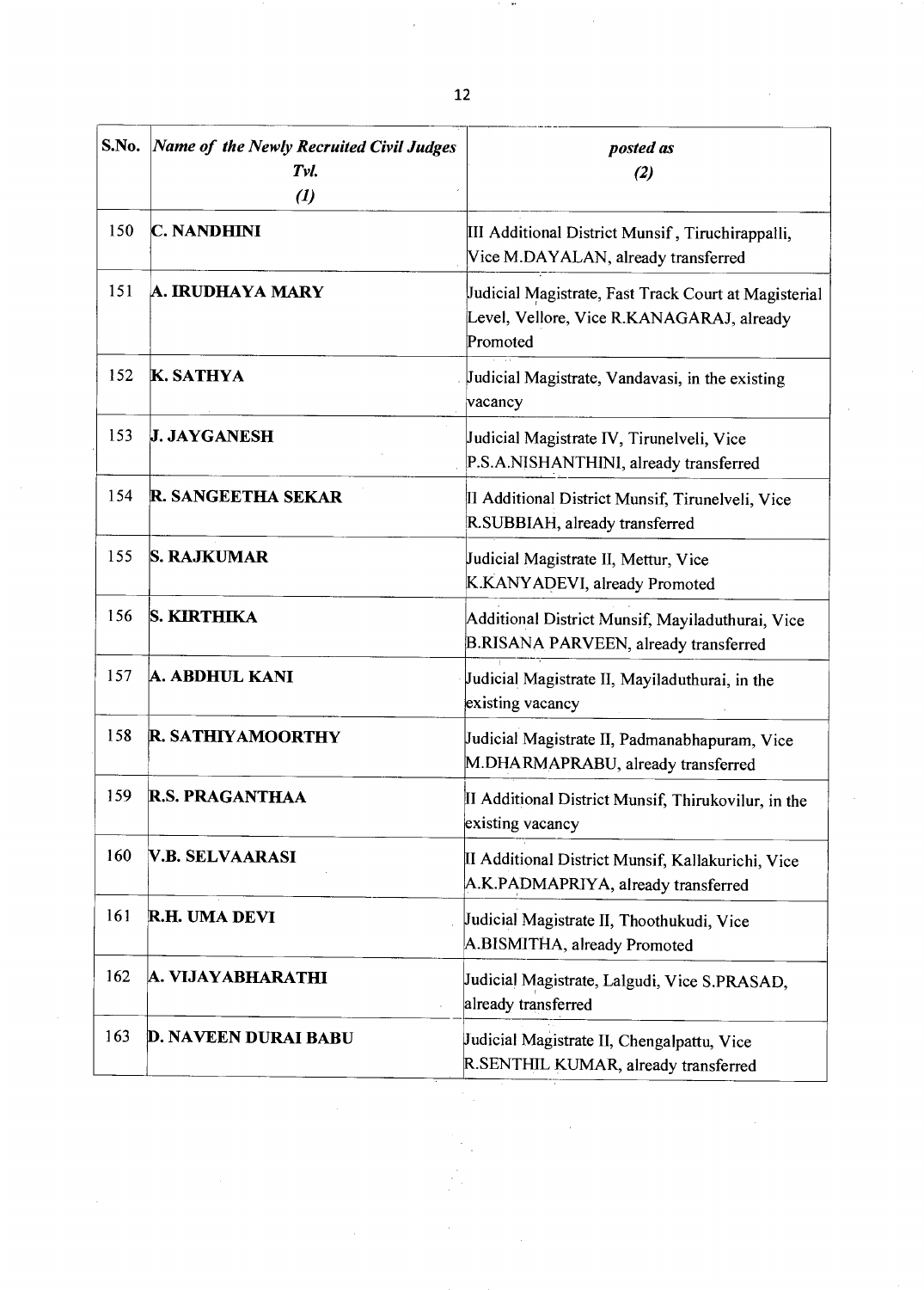**SALES**  $13$ posted as S.No. *Name of the Newly Recruited Civil Judges posted (2) Tvl.* 

 $\sim 10^{-10}$ 

 $\kappa_{\rm p}^{\rm ch}$  at Î.

 $\mathcal{L}_{\mathcal{A}}$ 

 $\bar{z}$ 

|     | 1 vi.<br>$\boldsymbol{u}$       | (4)                                                                                                              |
|-----|---------------------------------|------------------------------------------------------------------------------------------------------------------|
| 164 | P. SHARMILA                     | Additional District Munsif, Tenkasi, in the existing<br>vacancy                                                  |
| 165 | <b>B. VAISHNAVI</b>             | District Munsif, Sulur, Vice K.SELVAPANDI,<br>already Promoted                                                   |
| 166 | P. MURUGESAN                    | Judicial Magistrate, Additional Mahila Court,<br>Uthagamandalam, Vice SENTHIL KUMAR<br>RAJAVEL, already Promoted |
| 167 | <b>V. PARAMVEER</b>             | Judicial Magistrate II, Srivilliputhur, Vice<br>G.ANANTHI, already transferred                                   |
| 168 | S. SUSILA                       | Additional District Munsif, Valliyoor, in the<br>existing vacancy                                                |
| 169 | <b>J. KARTHIKEYAN</b>           | Judicial Magistrate, Ambasamudram, in the<br>existing vacancy                                                    |
| 170 | <b>S.T. KANIMOZHI</b>           | Additional District Munsif cum Judicial Magistrate,<br>Ambur, in the existing vacancy                            |
| 171 | <b>C. KALAIVANI</b>             | District Munsif, Mannargudi, Vice<br>S.SOMASUNDARAM, already transferred                                         |
| 172 | A.K.N. CHANDRA PRABA            | II Additional District Munsif, Virudhachalam, in<br>the existing vacancy                                         |
| 173 | <b>D. RAVI</b>                  | District Munsif, Polur, in the existing vacancy                                                                  |
| 174 | <b>S.P. PARVADHRAJ ARUMUGAM</b> | Judicial Magistrate, Fast Track Court at Magisterial<br>Level, Kovilpatti, in the existing vacancy               |
| 175 | <b>M. HARIRAMAKRISHNAN</b>      | Judicial Magistrate, Tiruvarur, in the existing<br>vacancy                                                       |
| 176 | P. JAISANKAR                    | Additional District Munsif, Poonamallee, in the<br>existing vacancy                                              |
| 177 | K. VIJAI RAJESH                 | Special Judicial Magistrate (Sandal wood cases),<br>Tirupathur, in the existing vacancy                          |
| 178 | <b>S. ANANTHAVALLI</b>          | Additional District Munsif, Dindigul, in the<br>existing vacancy                                                 |

 $\sim$   $\sim$ 

 $\bar{z}$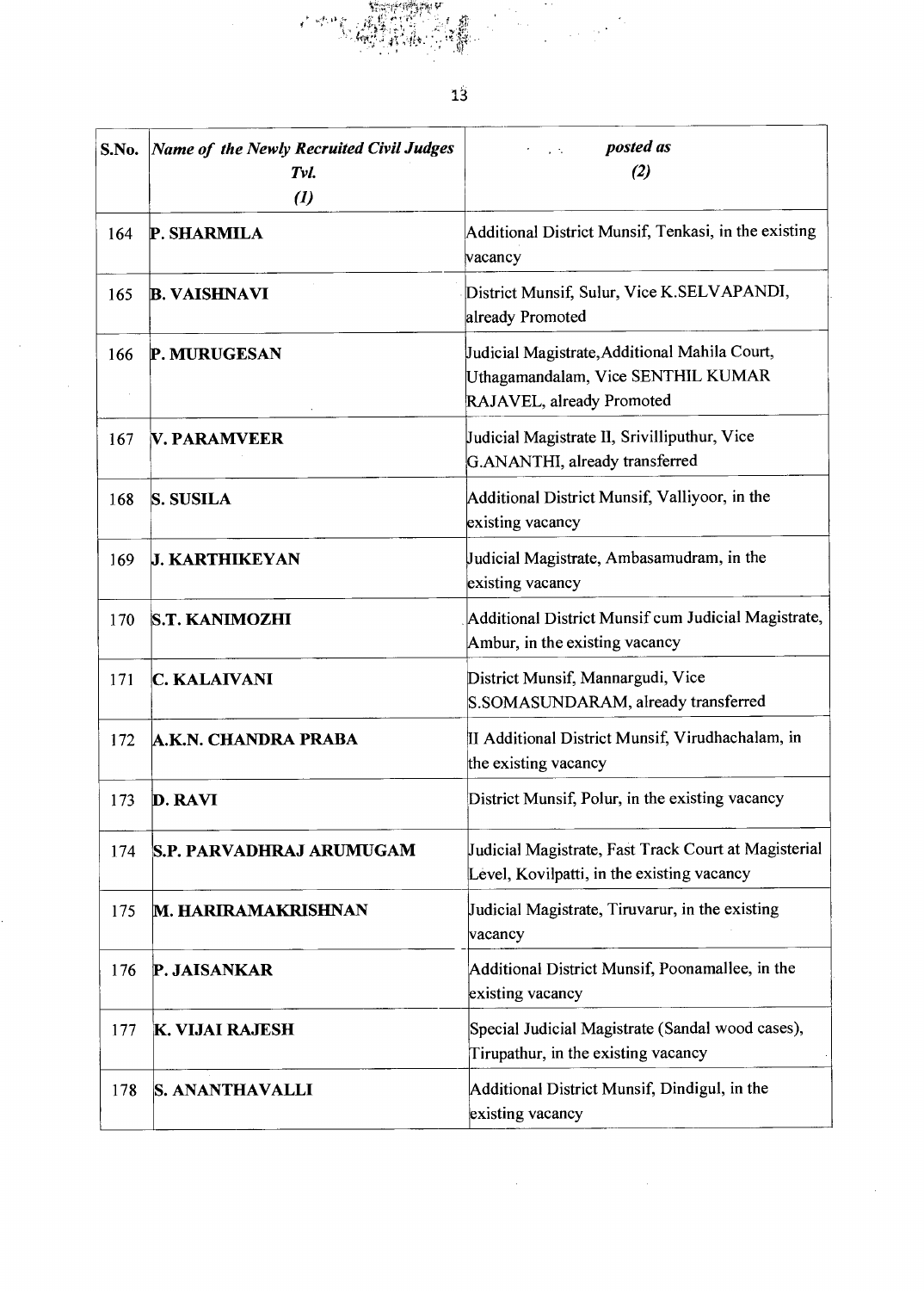| S.No. | Name of the Newly Recruited Civil Judges<br>Tvl.<br>$\left( l\right)$ | posted as<br>(2)                                                                                                 |
|-------|-----------------------------------------------------------------------|------------------------------------------------------------------------------------------------------------------|
| 164   | P. SHARMILA                                                           | Additional District Munsif, Tenkasi, in the existing<br>vacancy                                                  |
| 165   | <b>B. VAISHNAVI</b>                                                   | District Munsif, Sulur, Vice K.SELVAPANDI,<br>already Promoted                                                   |
| 166   | P. MURUGESAN                                                          | Judicial Magistrate, Additional Mahila Court,<br>Uthagamandalam, Vice SENTHIL KUMAR<br>RAJAVEL, already Promoted |
| 167   | <b>V. PARAMVEER</b>                                                   | Judicial Magistrate II, Srivilliputhur, Vice<br>G.ANANTHI, already transferred                                   |
| 168   | <b>S. SUSILA</b>                                                      | Additional District Munsif, Valliyoor, in the<br>existing vacancy                                                |
| 169   | <b>J. KARTHIKEYAN</b>                                                 | Judicial Magistrate, Ambasamudram, in the<br>existing vacancy                                                    |
| 170   | <b>S.T. KANIMOZHI</b>                                                 | Additional District Munsif cum Judicial Magistrate,<br>Ambur, in the existing vacancy                            |
| 171   | C. KALAIVANI                                                          | District Munsif, Mannargudi, Vice<br>S.SOMASUNDARAM, already transferred                                         |
| 172   | A.K.N. CHANDRA PRABA                                                  | II Additional District Munsif, Virudhachalam, in<br>the existing vacancy                                         |
| 173   | D. RAVI                                                               | District Munsif, Polur, in the existing vacancy                                                                  |
| 174   | S.P. PARVADHRAJ ARUMUGAM                                              | Judicial Magistrate, Fast Track Court at Magisterial<br>Level, Kovilpatti, in the existing vacancy               |
| 175   | M. HARIRAMAKRISHNAN                                                   | Judicial Magistrate, Tiruvarur, in the existing<br>vacancy                                                       |
| 179   | P. DEEPA                                                              | District Munsif, Nagapattinam, in the existing<br>vacancy                                                        |
| 180   | <b>B. JEEVAN KUMAR</b>                                                | Judicial Magistrate II, Attur, in the existing<br>vacancy                                                        |

14

٠,

 $\tau$  . Assigningly,  $\tau$  ,  $\tau$ 

 $\sim$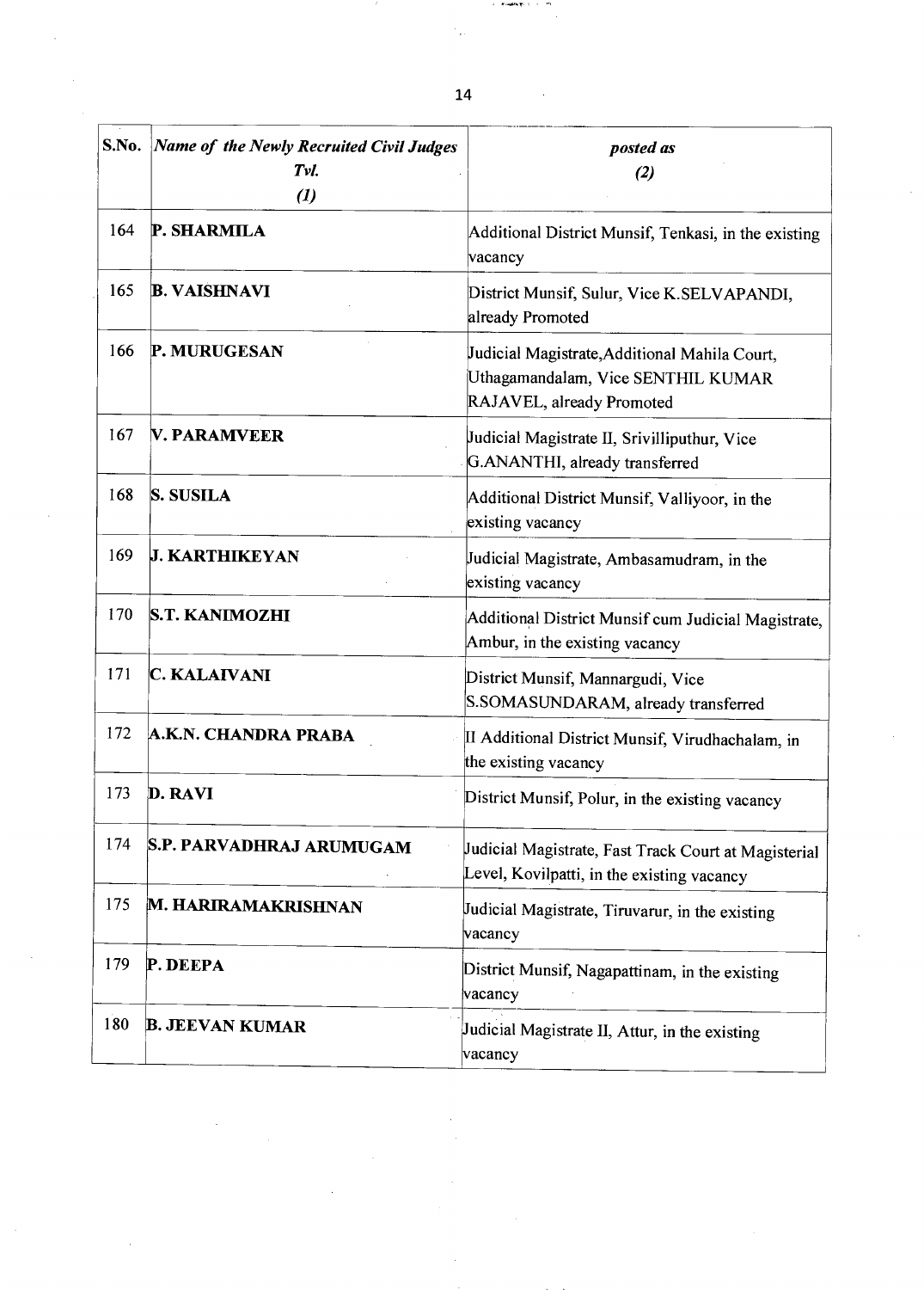ومستحصلها<br>الجواري الجواري<br>الجاري الجوارة الصحيفة a (tr.)<br>Sangang di Kalèndher Ka 

l,

 $\bar{\psi}$ 

15

 $\ddot{\phantom{a}}$ 

| S.No. | <b>Name of the Newly Recruited Civil Judges</b><br>Tvl.<br>$\left( l\right)$ | posted as<br>والمناهبات<br>(2)                                                                               |
|-------|------------------------------------------------------------------------------|--------------------------------------------------------------------------------------------------------------|
| 181   | <b>KARTHICK ASATH</b>                                                        | Judicial Magistrate I, Tiruchirappalli, Vice<br>P.GOWDHAMAN, already Promoted                                |
| 182   | <b>S. ILAYA RAJA</b>                                                         | Additional District Munsif, Ambasamudram, Vice<br>C.SENTHIL KUMAR, already transferred                       |
| 183   | V. LOGANATHAN                                                                | Judicial Magistrate, Tiruttani, Vice K.SUDHA<br>RANI, already Promoted                                       |
| 184   | <b>M. SIVARAJESH</b>                                                         | Additional District Munsif, Srivilliputhur, in the<br>existing vacancy                                       |
| 185   | <b>K. INBARANI</b>                                                           | Additional District Munsif, Cheyyar, Vice<br>D.MOHANKUMAR, already transferred                               |
| 186   | <b>V.C. KUBERRASUNDAR</b>                                                    | Judicial Magistrate II, Mannargudi, Vice<br>R.V.RAJAKUMAR, already Promoted                                  |
| 187   | <b>A. PALKALAISELVAN</b>                                                     | Judicial Magistrate, Fast Track Court at<br>Magisterial Level, Thiruthuraipoondi, in the<br>existing vacancy |
| 188   | <b>M.C. ARUN</b>                                                             | Judicial Magistrate, Thirumangalam, Vice<br>C.BHARATHI, already transferred                                  |
| 189   | <b>S. KABALEESWARAN</b>                                                      | Judicial Magistrate II, Namakkal, Vice<br>M.JAYANTHI, already transferred                                    |
| 190   | <b>K. KAMALA</b>                                                             | Judicial Magistrate, Fast Track Court at<br>Magisterial Level, Tiruvallur, in the existing<br>vacancy        |
| 191   | M. SELVAM                                                                    | Additional District Munsif, Madurai, Vice<br>M.NAGAPPAN, already transferred                                 |
| 192   | <b>V. PARKAVI</b>                                                            | Additional District Munsif, Karur, Vice<br>N.MOHANRAJ, already transferred                                   |
| 193   | P. RAMESH                                                                    | District Munsif, Sathankulam, Vice K.BASKAR,<br>already transferred                                          |

 $\hat{\mathcal{A}}$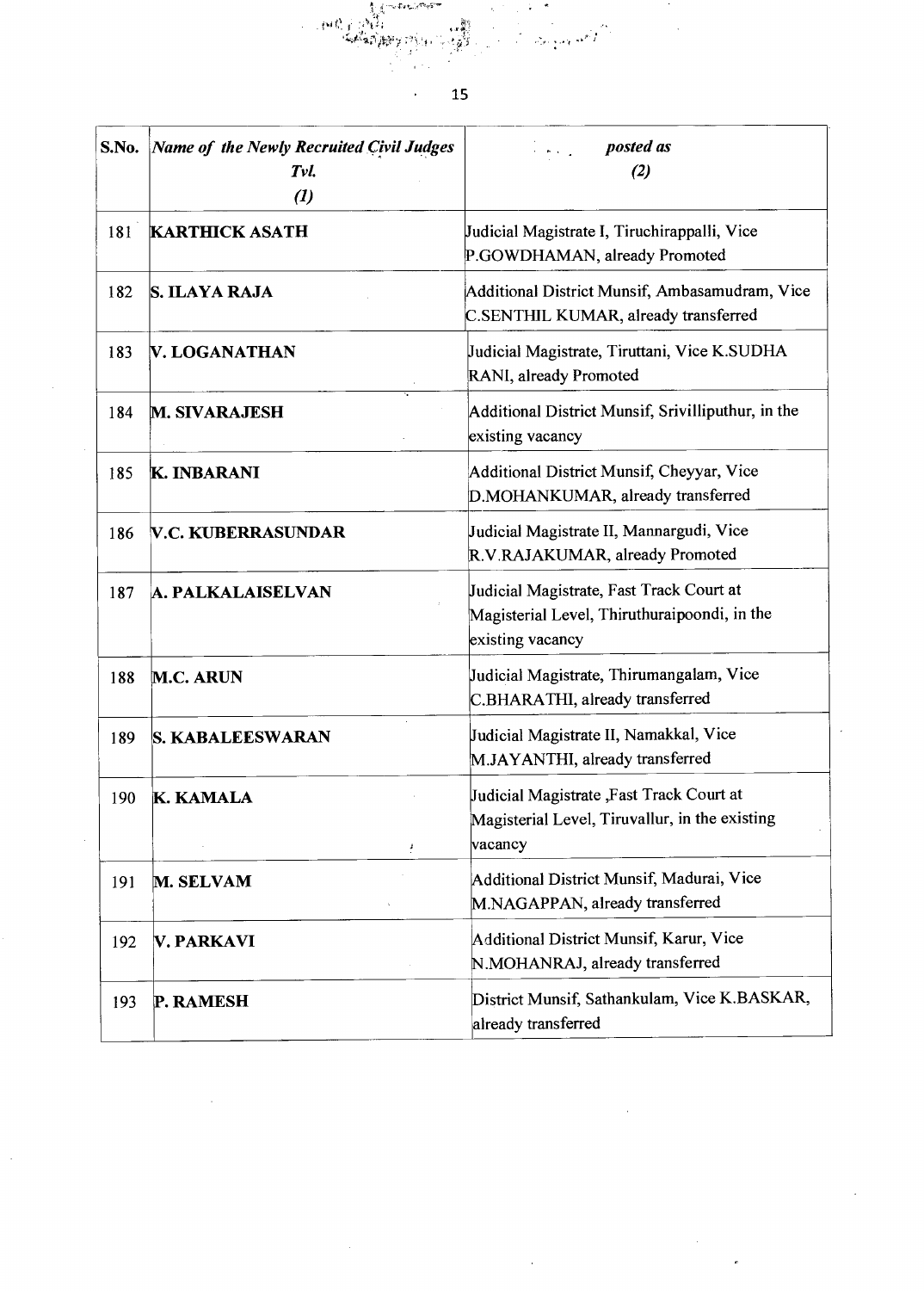| S.No. | <b>Name of the Newly Recruited Civil Judges</b><br>Tvl.<br>$\left( l\right)$ | posted as<br>(2)                                                                                        |
|-------|------------------------------------------------------------------------------|---------------------------------------------------------------------------------------------------------|
| 194   | <b>R. RAJASEKARAN</b>                                                        | Judicial Magistrate, Sankarapuram, Vice<br>K.SHANMUGAM, already transferred                             |
| 195   | <b>J. SANGEETHA</b>                                                          | Judicial Magistrate, Additional Mahila Court,<br>Chengalpattu, in the existing vacancy                  |
| 196   | <b>J. PAVITHRA</b>                                                           | Judicial Magistrate, Additional Mahila Court,<br>Krishnagiri, Vice N.S.JAYAPRAKASH, already<br>Promoted |
| 197   | <b>G. AMIRDHAM</b>                                                           | Judicial Magistrate, Fast Track at Magisterial<br>Level, Mayiladuthurai, in the existing vacancy        |
| 198   | <b>S.V. SHANMUGANATHAN</b>                                                   | Judicial Magistrate No.I, Ulundurpet, Vice<br>R.REENA, already transferred                              |
| 199   | <b>S. ANBUTHASAN</b>                                                         | Judicial Magistrate, Alangulam, Vice M.ALIMA,<br>already transferred                                    |
| 200   | <b>S. ALEXRAJ</b>                                                            | Judicial Magistrate, Fast Track Court at<br>Magisterial Level, Nagapattinam, in the existing<br>vacancy |
| 201   | <b>S. PACKIARAJ</b>                                                          | II Additional District Munsif, Nagercoil, in the<br>existing vacancy                                    |
| 202   | <b>T. ARUNKUMAR</b>                                                          | I Additional District Munsif, Bhavani, Vice<br>K.SEGANASBANU, already transferred                       |
| 203   | P. KANJITH KUMAR                                                             | Additional District Munsif, Kancheepuram, Vice<br>K.THIRUMAL, already transferred                       |
| 204   | <b>S.R. BABU</b>                                                             | Additional District Munsif, Gudalur, in the<br>existing vacancy                                         |
| 205   | <b>R. BAGYARAJ</b>                                                           | Judicial Magistrate II, Udumalpet, in the existing<br>vacancy                                           |
| 206   | A. PRABHU SHANKAR                                                            | District Munsif cum Judicial Magistrate,<br>Valangaiman, in the existing vacancy                        |
| 207   | <b>M. SATHATHUNISHA</b>                                                      | Judicial Magistrate, Mobile Court, Coimbatore, in<br>the existing vacancy                               |

 $\bar{\beta}$ 

 $\hat{\boldsymbol{\beta}}$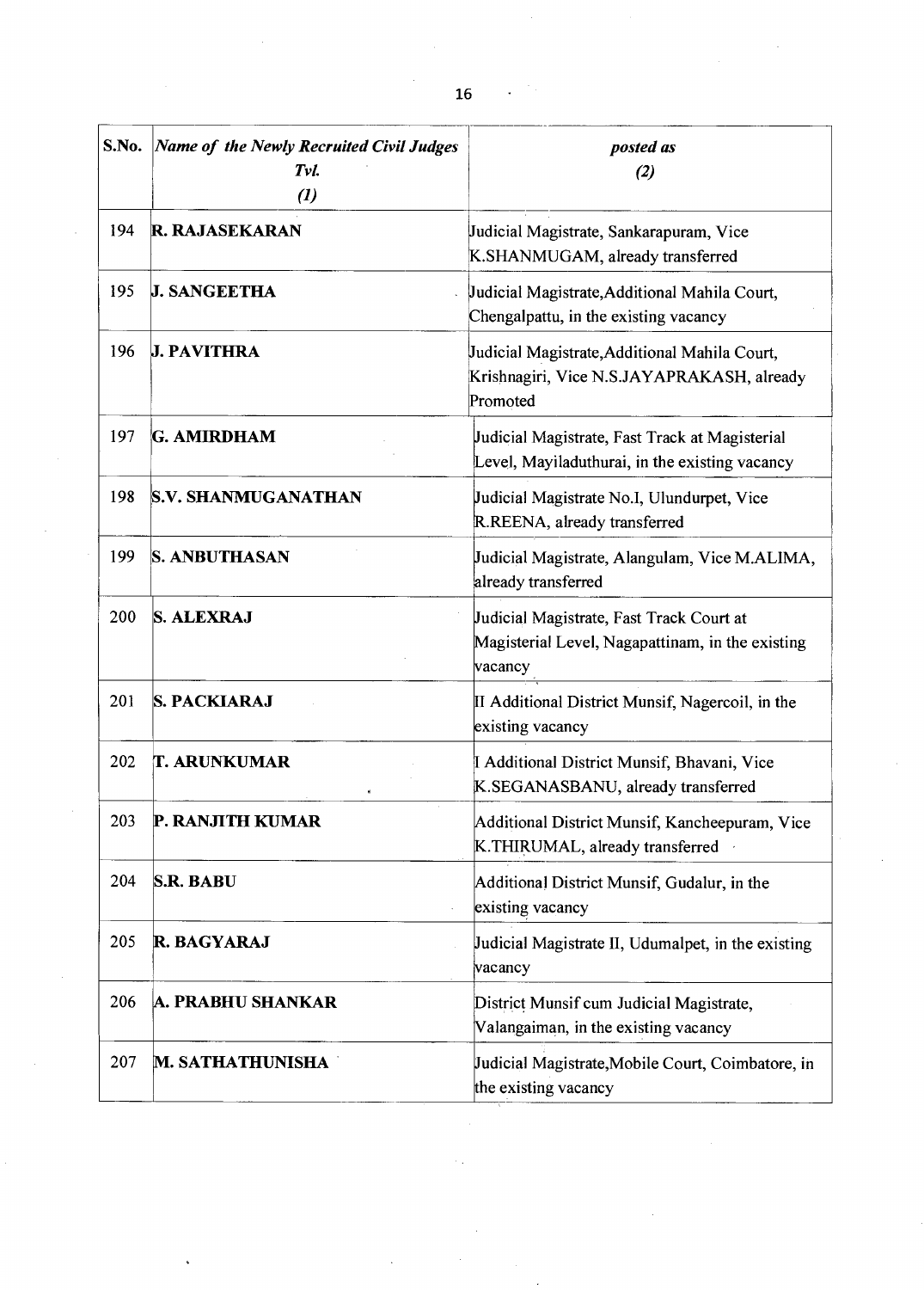| S.No. | Name of the Newly Recruited Civil Judges<br>Tvl.<br>$\boldsymbol{d}$ | posted as<br>(2)                                                                                                                       |
|-------|----------------------------------------------------------------------|----------------------------------------------------------------------------------------------------------------------------------------|
| 208   | <b>P. PRAVEEN JEEVA</b>                                              | Judicial Magistrate V, Vellore, Vice N.SURESH-<br>II, already transferred                                                              |
| 209   | <b>P. JEYAKALEESWARI</b>                                             | Judicial Magistrate, Mobile Court, Tirunelveli, in<br>the existing vacancy                                                             |
| 210   | <b>G. SENTHAMILSELVAN</b>                                            | Special Judicial Magistrate, Special Court for<br><b>Exclusive Trial of Land Grabbing Cases,</b><br>Cuddalore, in the existing vacancy |
| 211   | <b>A. MUTHUSELVAM</b>                                                | Judicial Magistrate, Mobile Court, Madurai, in the<br>existing vacancy                                                                 |
| 212   | P. SELVAM                                                            | Judicial Magistrate, Mobile Court,<br>Tiruchirappalli, in the existing vacancy                                                         |
| 213   | A. SEETHALAKSHMI                                                     | Judicial Magistrate, Mobile Court, Dindigul, in the<br>existing vacancy                                                                |
| 214   | <b>E. PRAGASAM</b>                                                   | Judicial Magistrate, Mobile Court, Salem, in the<br>existing vacancy                                                                   |
| 215   | K. KAMALANATHAN                                                      | Judicial Magistrate, Mobile Court, Kancheepuram,<br>in the existing vacancy                                                            |

# **HIGH COURT, MADRAS, CHENNAI Sd./-C.Kumarappan**

# **DATED:17.06.2019.** REGISTRAR GENERAL **REGISTRAR** GENERAL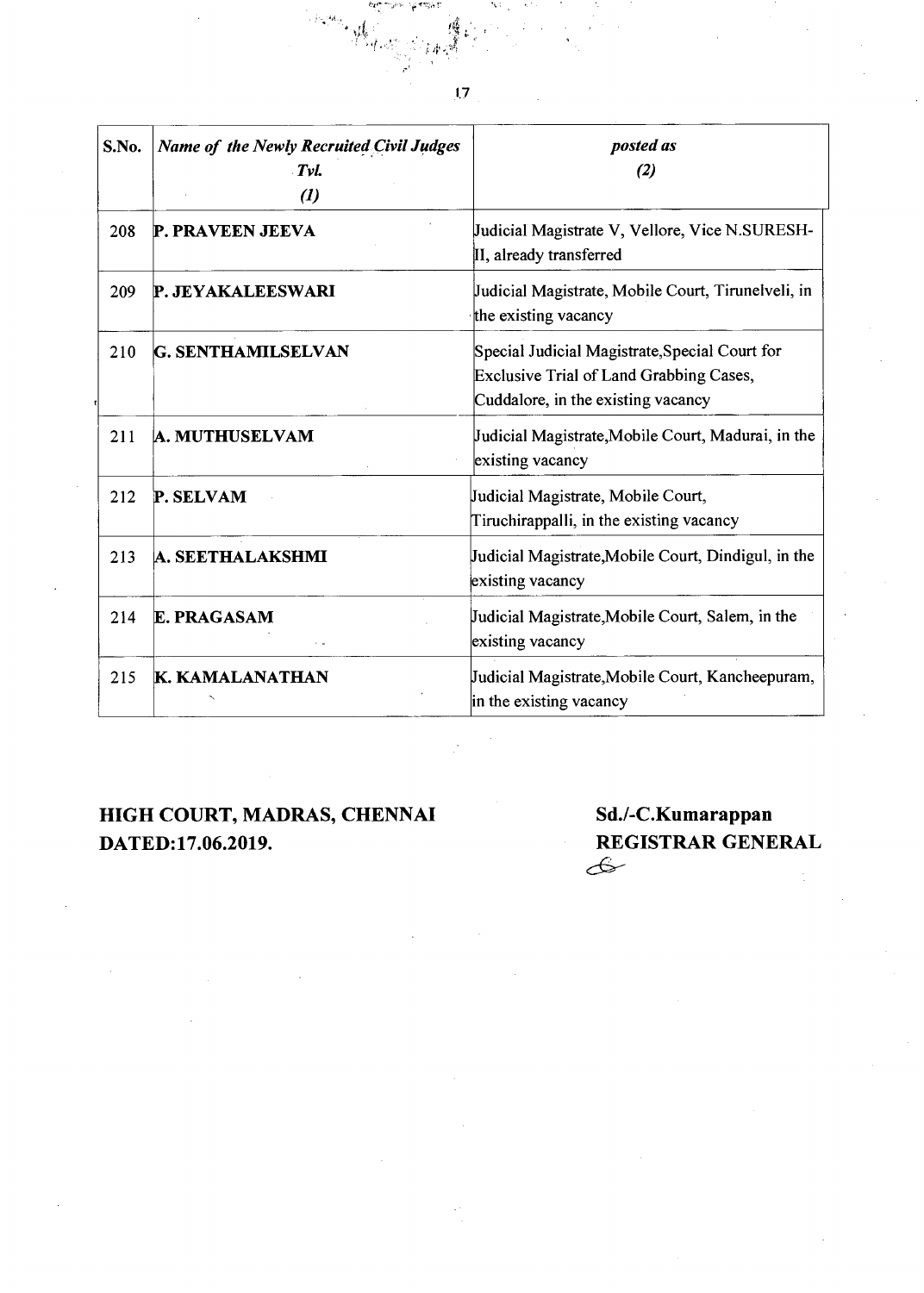#### **R.O.C.No. 46777-A/2019/B2**



### **OFFICIAL MEMORANDUM**

Sub: Courts and Judges — Newly appointed Civil Judges - Transfer and postings - Notification issued - Joining instructions — Issued — Reg.

Ref: 1. G.O. (4D).No.56 Home (Courts-1) Department, dated 28.12.2018.

2. G.O. (4D).No.5 Home (Courts-I) Department, dated 18.02.2019.

3. G.O. (4D).No.16, Home (Courts-I) Department, dated 20.05.2019.

4. High Court's Notification No.116 / 2019 dated: 17.06.2019.

The 215 candidates, who have been provisionally selected for appointment to the post of Civil Judge by direct recruitment and appointed to act temporarily as Civil Judges in the Tamil Nadu State Judicial Service in the G.O's cited above and given postings in the High Court's Notification fourth cited, after administering oath/ affirmation on 17.06.2019 evening, are required to go to their respective places of postings, and are required to report to the Principal District Judge / District Judge concerned on 19.06.2019 F.N., and thereafter assume charge of their respective posts on 19.06.2019 F.N. They are required to get themselves relieved on the very same day i.e., 19.06.2019 A.N., and hand over charge of their respective posts to the nearest District Munsifs / Judicial Magistrates / District Munsif-cum-Judicial Magistrates / Judge, Court of Small Causes, Chennai / Metropolitan Magistrates, Chennai, as case may be. They are further required to report to the Director, Tamil Nadu State Judicial Academy, Chennai on 21.06.2019 at 8.00 A.M., to undergo training programme as per the schedule given by the Tamil Nadu State Judicial Academy, Chennai.

The Officers who relieve the Trainee Civil Judges on 19.06.2019 A.N., are required to hold full additional charge of the additional posts, till the Trainee Civil Judges take charge of their respective posts after completion of training or until further orders, as the case may be.

The Principal District Judges / District Judges concerned are required to make in-charge arrangements to the Courts which will fall vacant on account of the absence of the aforesaid newly recruited Civil Judges due to the training programme at Tamil Nadu State Judicial Academy, Chennai, and are further required to address the Registry for issuing necessary powers under the Code of Criminal Procedure, if the District Munsifs are placed in full additional charge of Judicial Magistrate Courts.

 $\dots 2$